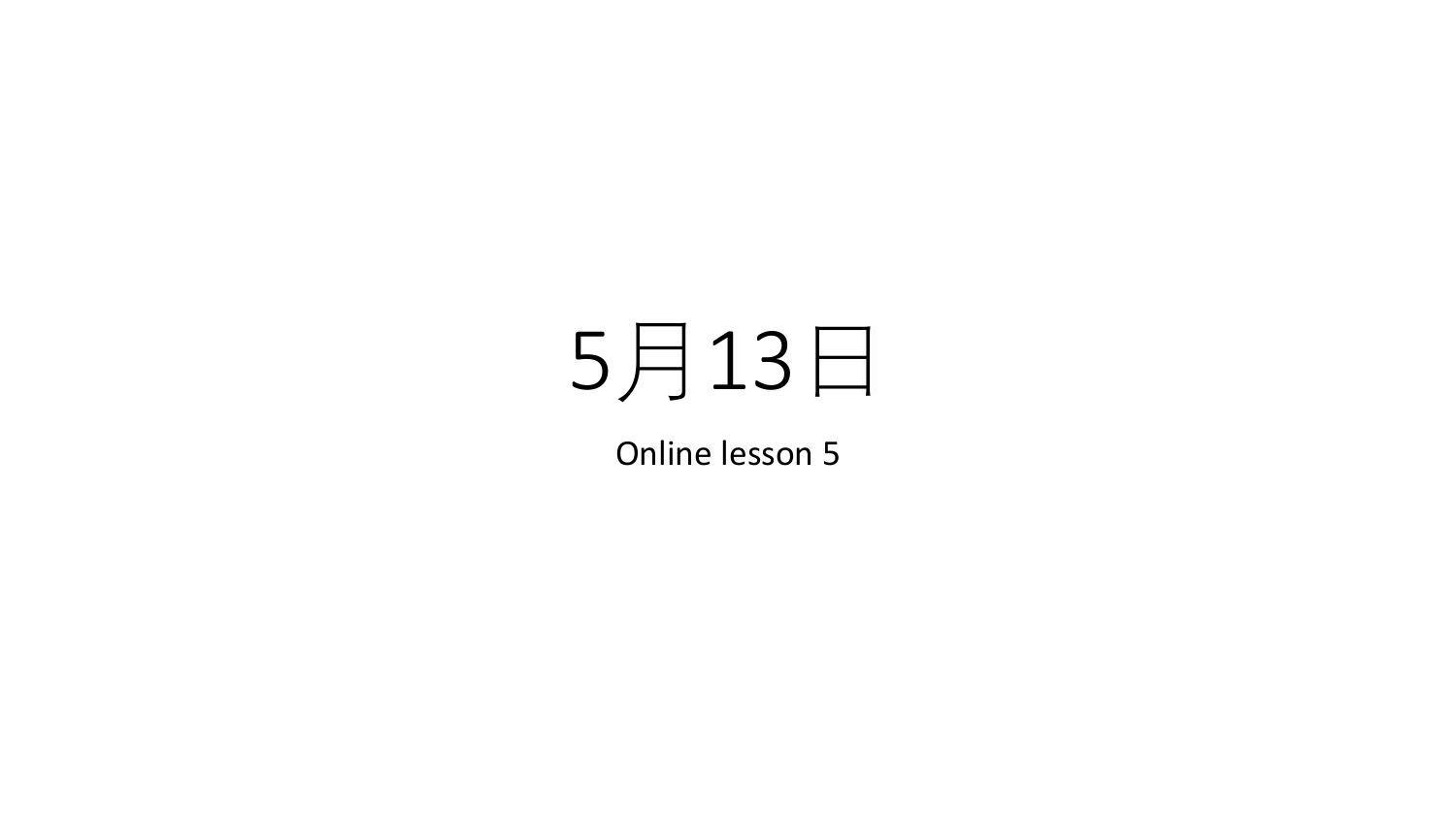We did the first two in class. See if you can count the number of strokes in the next two.

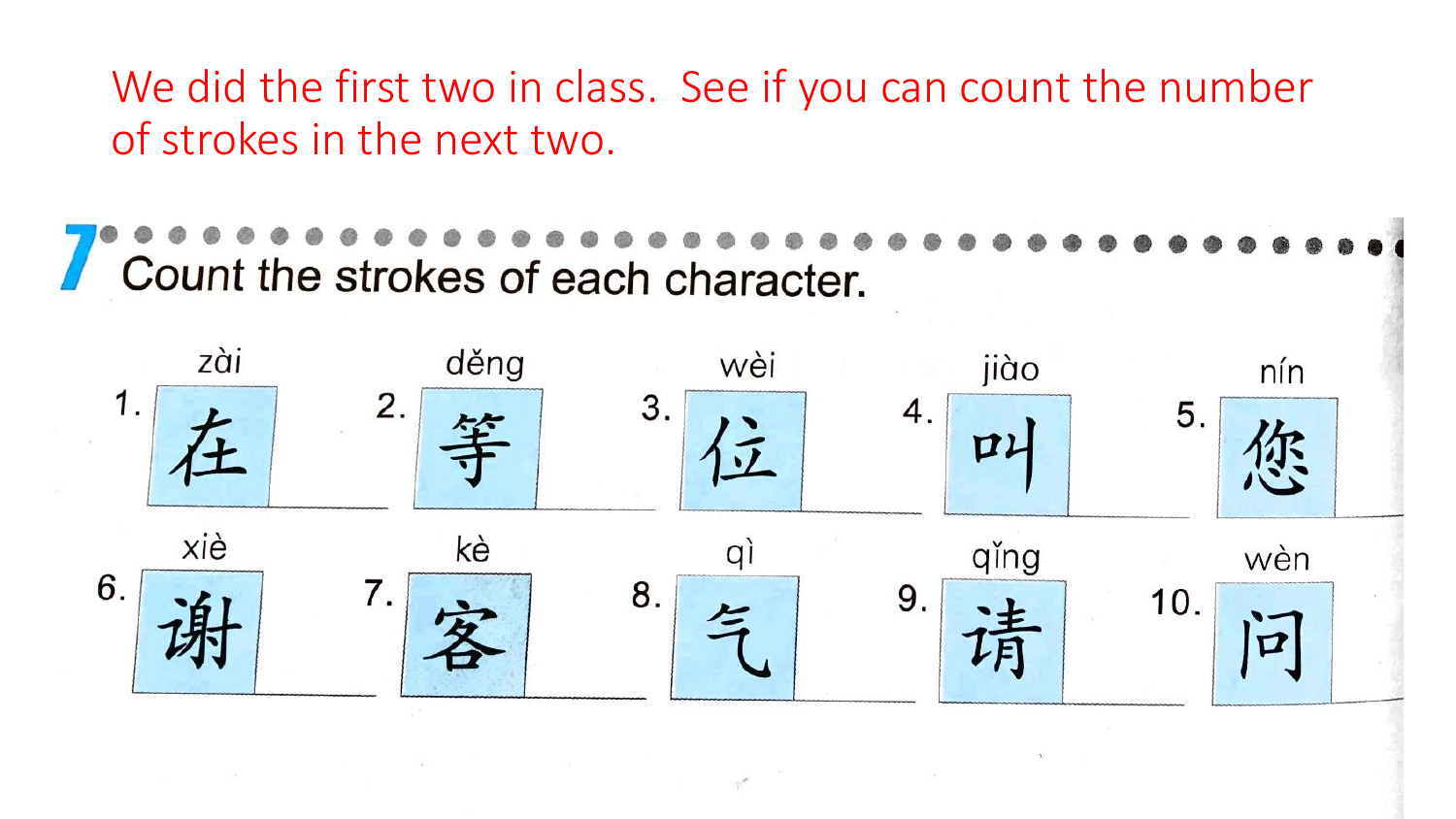

## Li3

A very useful character made up of 'field' at the top and 'earth' at the bottom.

It means 'in' or 'inside' but it can also be found after 那 and 哪

哪里 =  $na3$  li3 = where

那里 =  $na4$  li3 = there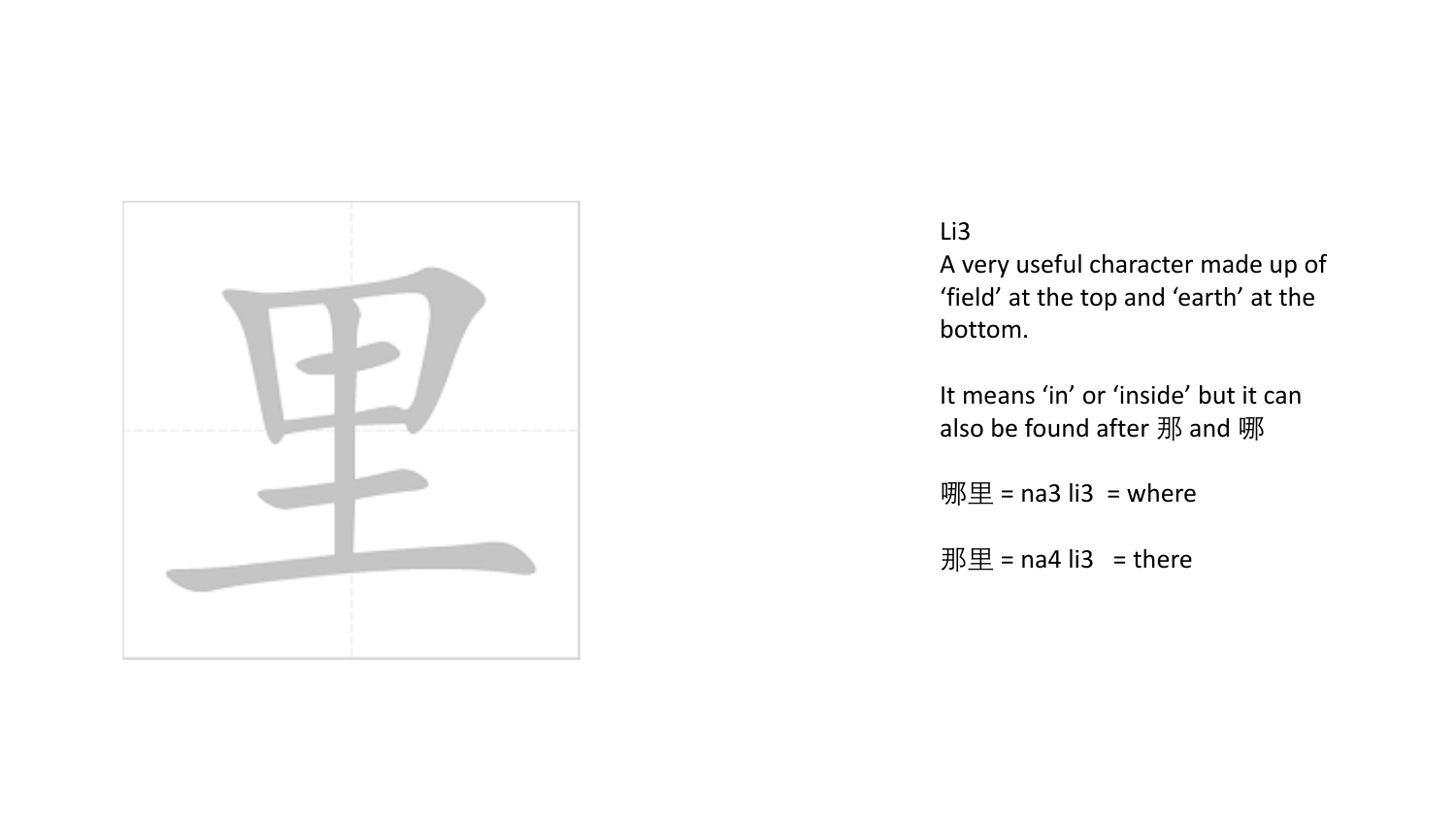## 写字

- 1. Person
- 2. Earth (tu3)
- 3. Also (ye3)
- 4. Female (nv3)
- 5. He
- 6. She
- 7. Ground (di4)
- 8. Sun (ri4)
- 9. Moon(yue4)
- 10. Bright (ming2)
- 11. White (bai2)
- 12. Hundred (bai3)
- 13. Work (gong1)
- 14. Field (tian2)
- 15. Strength (li4)
- 16. Male (nan2)

17. In (li3)

Keep practising writing all these characters – you want the correct stroke order to become second nature. It will help your memory enormously.

**[https://www.classtools.net/random-name-picker/80\\_ZR8ABb](https://www.classtools.net/random-name-picker/80_ZR8ABb)**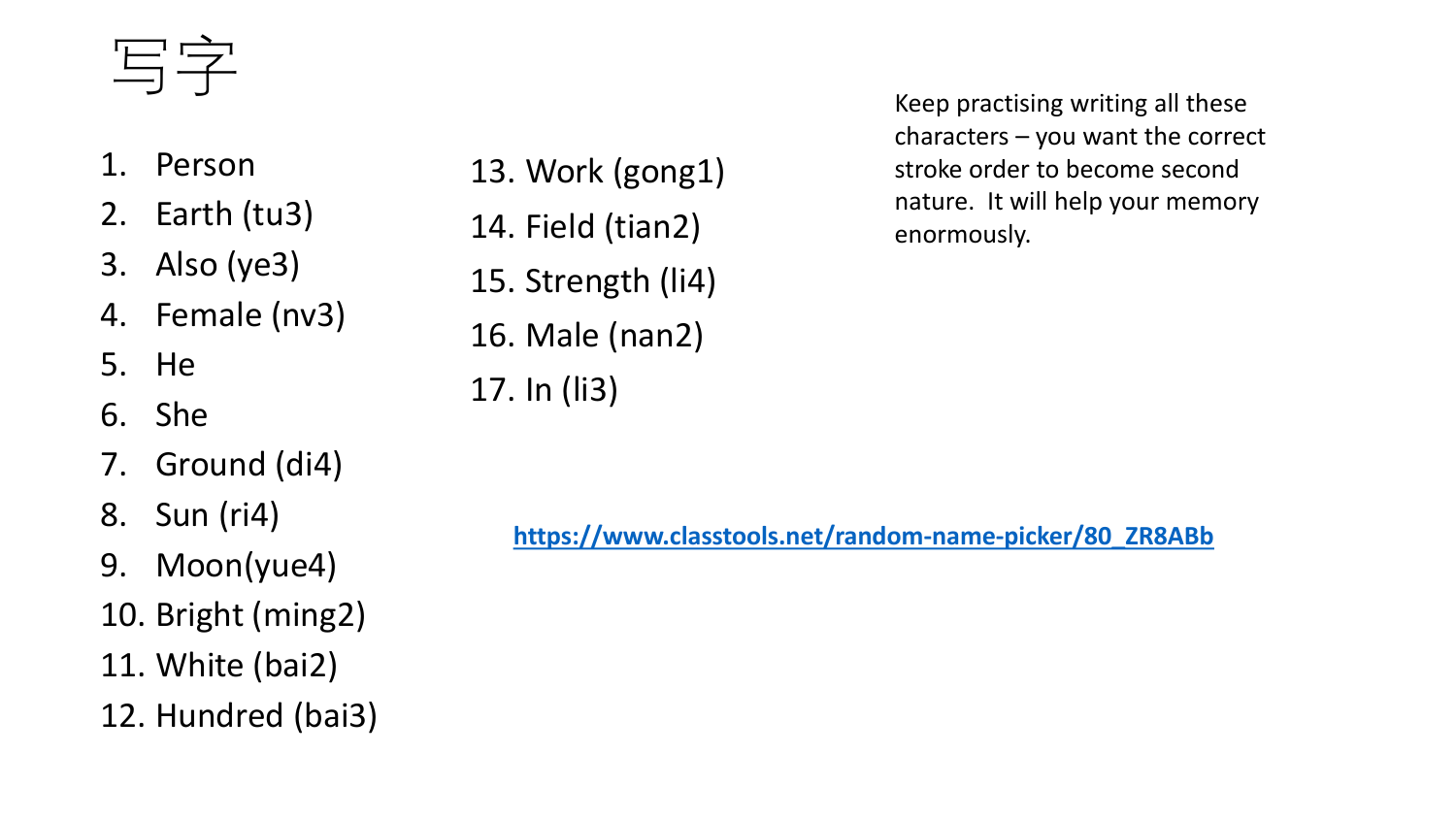



I've changed the order of this vocab. Can you still remember what each one says?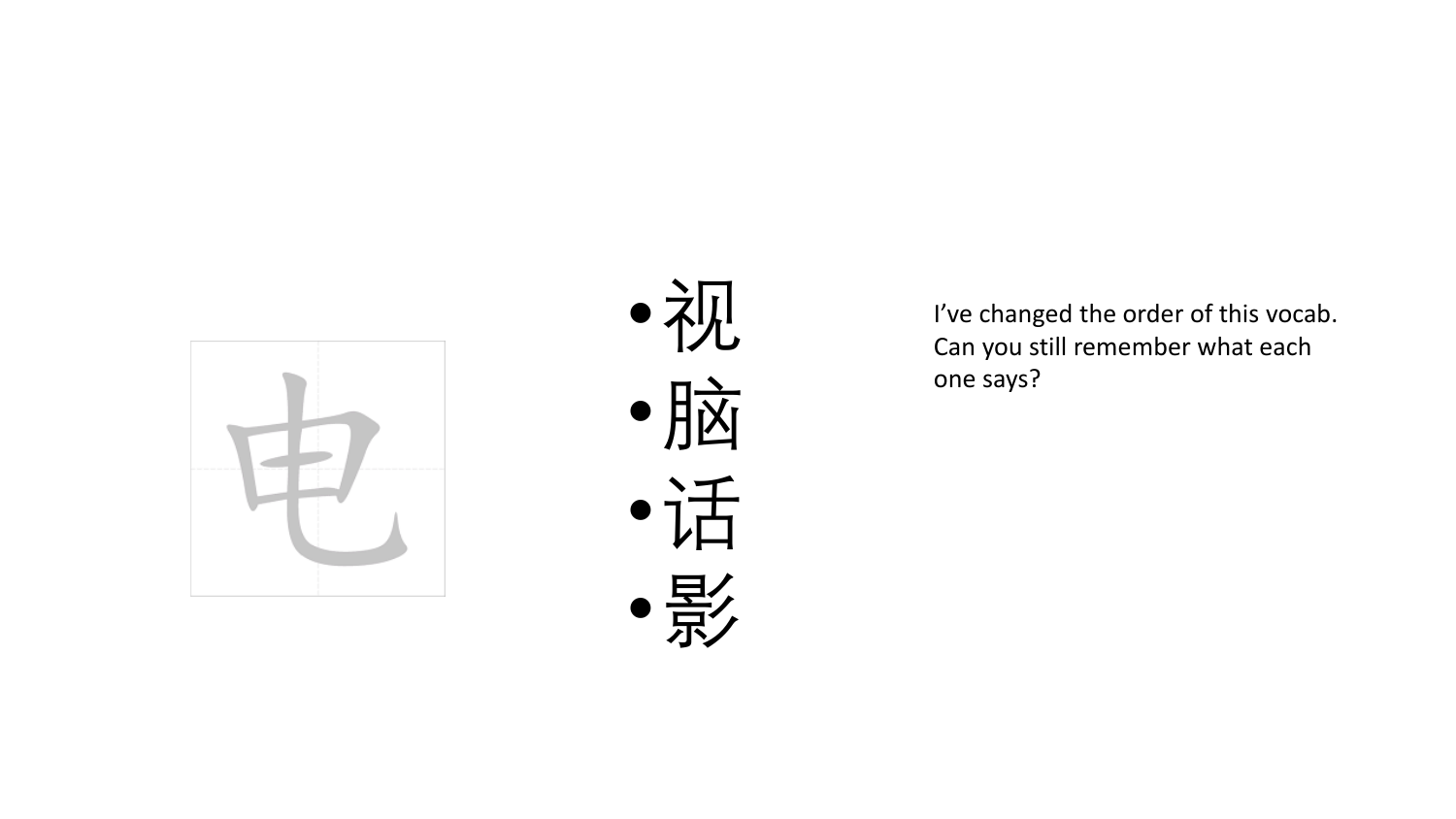Rearrange the words/phrases to form a ser 1. 学/我/今年/十门课。 2. 哪门课/你/喜欢/学? Your main  $f \not\in \mathcal{W}$  this 3. 有/英语课/今天/我。 4. 汉语/在学校/学/我。 5. 跟/妈妈/我/广东话/说。 6. 一点儿/我/说/会/法语。

week is to repeat this task, writing out your answers. If you're very short of time, just number the bits. If you have more time, write the sentences out in pinyin or copy the characters.